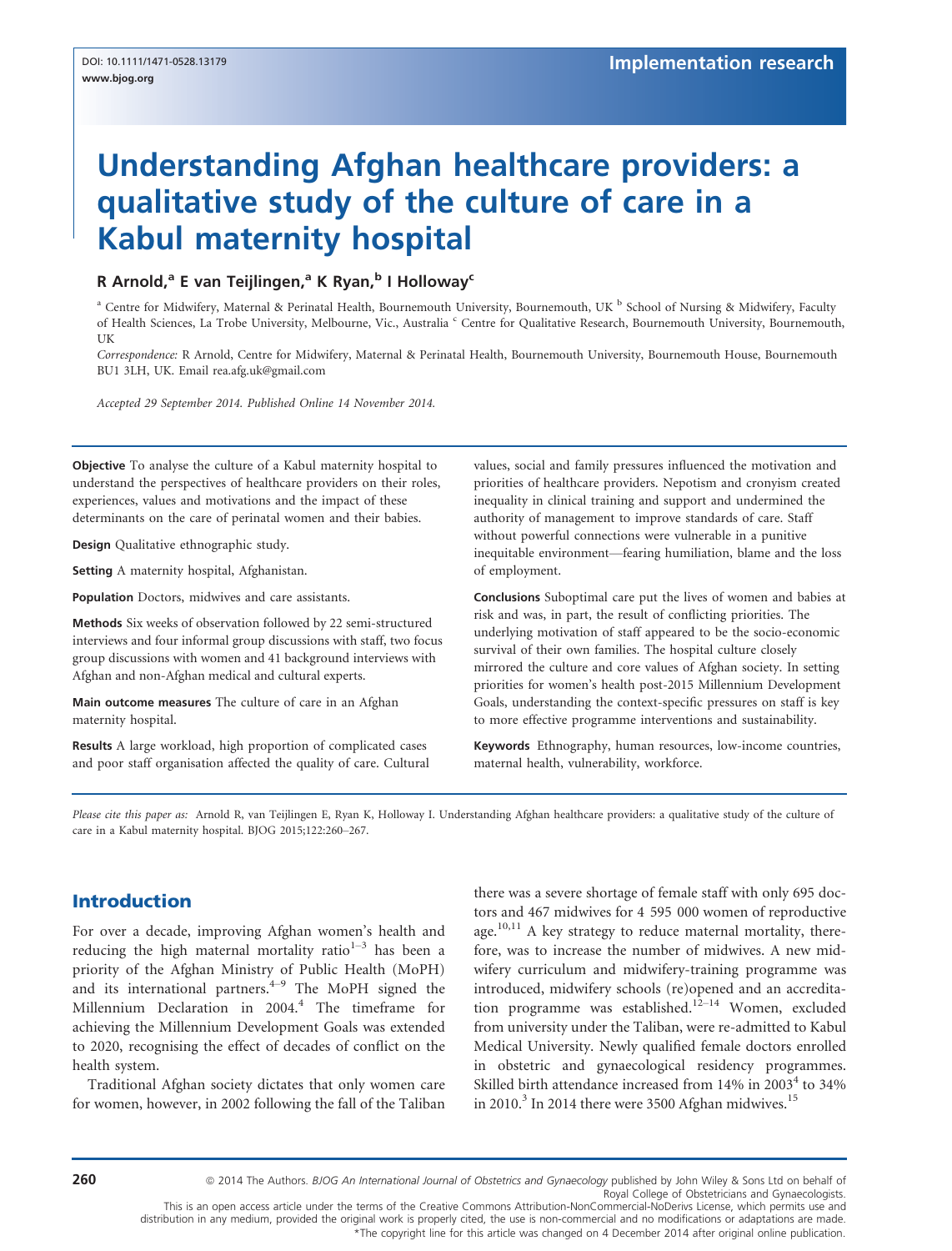The presence of healthcare providers does not guarantee either quality or respectful care.<sup>16–21</sup> A substantial proportion of maternal deaths occur in hospital, some of which could be prevented with timely interventions.<sup>22</sup> Post Millennium Development Goals, the challenge remains to understand the human element and context-specific motivating factors that affect the quality of care and equity. $2<sup>3</sup>$ 

Despite significant improvements in Afghan women's health care, discrepancies still exist between the presence of healthcare providers and the care that women receive. Evaluations of obstetric services and perinatal outcomes indicate numerous deficits in the quality of hospital care.24–<sup>26</sup> Humiliating experiences endured by rural women in a provincial hospital appeared to discourage the uptake of services.<sup>27</sup> In an evaluation of midwifery training some women complained of poor treatment, insults, and being turned away for lack of money although care in public hospitals should be free.<sup>28</sup> Respectful care was taught in the new midwifery curriculum; however, Currie et al.<sup>12</sup> reported a lack of caring behaviours among staff.

Afghan doctors and midwives are pivotal if outcomes for women in facility-based childbirth are to improve, but little is known about their experiences, priorities and motivations. This qualitative ethnographic study examined the culture of a Kabul maternity hospital, the perspectives of staff and their effect on the care of perinatal women. The experiences and wishes of Afghan women regarding care in facility-based childbirth were also explored.

# **Methods**

An ethnographic study was conducted between October 2010 and April 2012, comprising observation, interviews and focus group discussions. The hospital management gave permission and helped with facilitation. The research was conducted by the first author (RA), a nurse/midwife with 30 years of experience, including eight in Afghanistan who speaks basic Dari but not sufficient for study purposes. An Afghan female interpreter who spoke Dari, Pashto and English was recruited and oriented to the study.29,30 She had worked with international organisations, and whilst she had no medical background, provided insights into family life and facility-based childbirth from an Afghan mother's perspective.<sup>31</sup> She interpreted throughout observation, staff interviews and focus groups. Staff were informed about the study through information sheets in public areas and received additional written and verbal information before interviews.<sup>32</sup> If staff objected to being observed they were not included in the observation. As perinatal women were not the focus of observation consent was not requested; however, verbal explanations were given to women who enquired.

#### **Observation**

Six weeks of observation in each area of the hospital provided insight into the organisation of care, workload, basic clinical management and caring behaviours. The researcher participated in the everyday life of staff—helping, watching, listening and enquiring about their lives and work.<sup>33</sup> Her role fluctuated between observation and participant observation,<sup>34</sup> not working clinically but supporting women in labour, being a 'pair of hands' when required, or sometimes simply observing. Key incidents were cross-checked with the interpreter to avoid misunderstandings. $35$  Field notes made during observation were expanded and transcribed as soon as possible. $36$  Informal group discussions occurred spontaneously during observation.

#### Interviews

Twenty-five semi-structured interviews<sup>37</sup> (lasting 20– 80 minutes) explored the thoughts and experiences of a cross-section of staff from different areas of the hospital including resident doctors, senior obstetricians, senior/ newly qualified midwives and a care assistant. Purposive sampling ensured that each occupation and different levels of seniority were represented (Table 1). Self-selection and opportunistic sampling were also employed. An interview guide included questions about work and hospital care, satisfaction, difficulties and ideas regarding improvements to care. As an exploratory study the guide was purposely flexible to allow participants to focus on issues of importance to them.<sup>37</sup> Some interviews were directed by the experiences of the interviewees, such as a midwife describing changes in standards of care over 30 years, or a new midwife struggling with the hospital culture. Interviews were conducted within the hospital but away from interviewees' work areas. All participants were female.

Background interviews were conducted with 41 key informants from the MoPH, midwifery and medical education, Afghan and non-Afghan health professionals and researchers, a community leader and a historian. The purpose was to gain insights into the public health system and also the wider social, cultural and historical context of care.

| <b>Table 1.</b> Occupational group and experience of interviewees          |                                                    |                                                                                 |                    |
|----------------------------------------------------------------------------|----------------------------------------------------|---------------------------------------------------------------------------------|--------------------|
| <b>Obstetricians</b>                                                       | <b>Resident</b><br>doctors                         | <b>Midwives</b>                                                                 | Care<br>assistants |
| Just qualified (1)<br>5 years $(1)$<br>6 years $(2)$<br>10 $-16$ years (3) | 1st year $(2)$<br>2nd year $(1)$<br>4th year $(3)$ | $6$ months $(3)$<br>$2-3$ years $(3)$<br>$4-6$ years $(2)$<br>Over 25 years (3) | 15 years $(1)$     |
| Total $n = 7$                                                              | Total $n = 6$                                      | Total $n = 11$                                                                  | Total $n = 1$      |

Values in parentheses are n.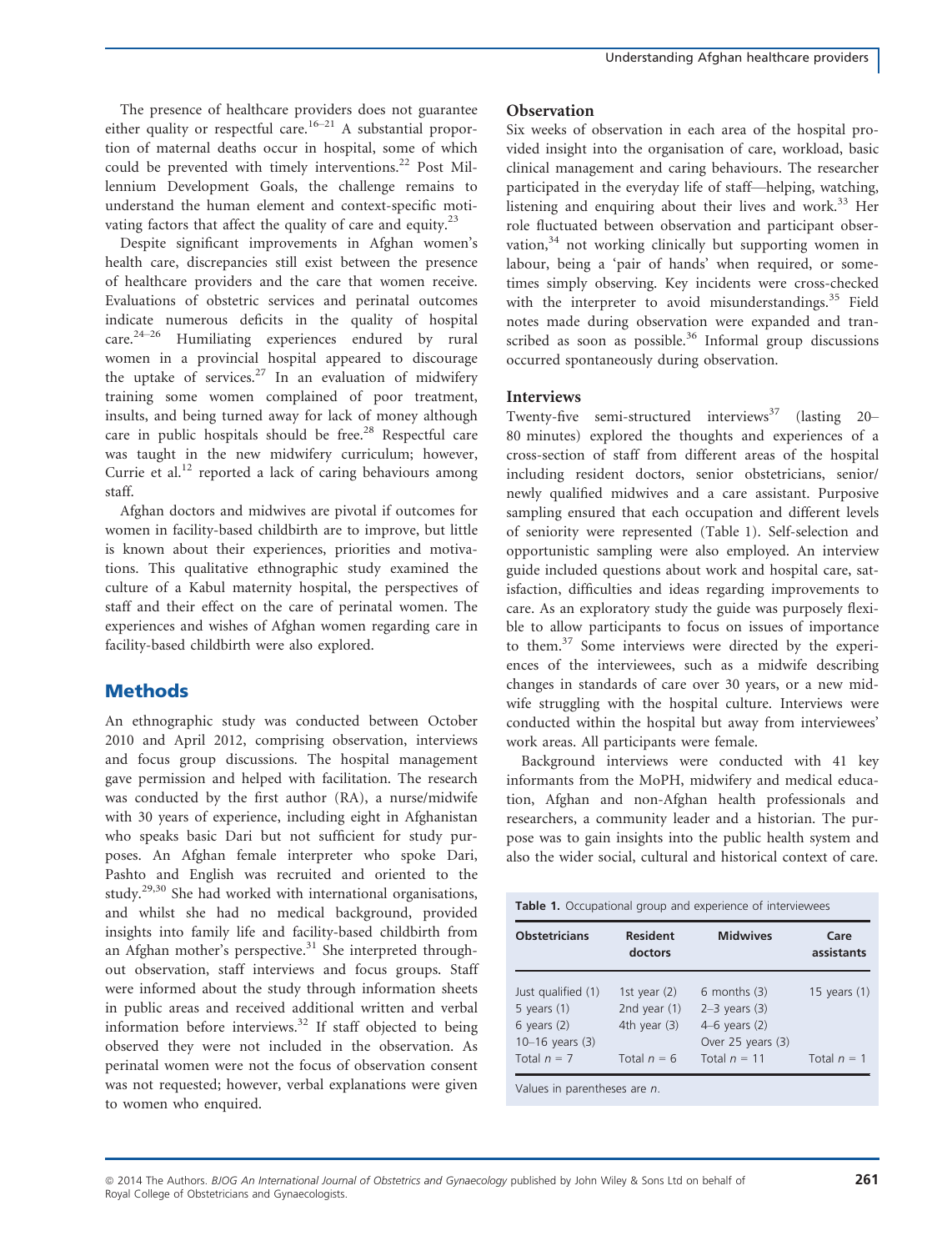Informed consent was obtained for all interviews $32$  and, with permission, interviews were digitally recorded or handwritten notes were taken and transcribed as soon as possible. Interviews were conducted in Dari, Pashto or English.

### Focus groups

Two focus group discussions<sup>36</sup> were conducted with women in the community to obtain basic feedback on their experiences and wishes regarding care in Afghan maternity hospitals. A focus group discussion was held in the home of a community leader with six female members of his extended family. It was conducted in Dari and translated by the Afghan interpreter. The second was held in a poor area of Kabul with 12 women from a pre-existing self-help group. It was conducted by an Afghan researcher and facilitated by an international organisation.

### Analysis

Data were analysed using thematic analysis.<sup>38</sup> Digital recordings of interviews and focus group discussions were transcribed and translated by an Afghan midwife/researcher as a quality control measure. RA transcribed field notes and interviews conducted in English, then read and re-read all the transcripts to increase familiarity. $39$  Data were coded section-by-section. Selected interviews were read and coded by two co-authors (EvT, KR). Similar codes such as 'noone appreciated us', and 'we can easily be replaced' were grouped into a category such as 'not valued'. Transcripts were re-read as patterns and relationships were discerned and categories developed. 'Not valued' was linked with the category of 'no powerful connections' and became the more conceptual category of 'vulnerability'. Categories were checked against the data and redefined where a more accurate concept was identified. $32$  The initial category 'powerlessness' was renamed 'vulnerability' after realising that all staff had some power over patients because they had insider knowledge but some were also vulnerable within the hospital hierarchy. On-going reflection, discussions with key informants and reading of the literature led to the merging of similar categories into major themes.<sup>39</sup> Five key themes were identified, we report here on two: (a) surviving and (b) family pressures.

# **Results**

Women in the community described the lack of care experienced in various Kabul maternity hospitals. They said that staff were 'careless' in attending to their needs, that it was 'difficult to find a doctor who would help' and that even bribes did not guarantee good care. Several women delivered alone in hospital corridors, others reported being slapped and verbally abused. Women desired a good standard of care from well-qualified and well-motivated doctors, free medicines and supplies. Kindness and good behaviour were thought to 'heal the pain of patients' and were more important than professional knowledge. Some women said that they would not go to hospital for another baby because of the way they had been treated.

Initial observations showed a very busy, crowded tertiary hospital with care providers struggling to manage the workload. Some worked hard and spoke of their satisfaction in seeing critically ill women recover. Distressed women, however, laboured alone in overcrowded small rooms with up to four women sharing a bed. They received little monitoring of progress and fetal condition, support or information between admission and delivery. A few hours following delivery, women and their babies went home, many without postnatal check-ups. Some women were verbally abused about the number of children they had and some were sent home with life-threatening conditions such as an antepartum haemorrhage. Our analysis revealed underlying issues, dynamics and values within the hospital environment that are a part of wider Afghan society and culture. These contextual factors help to explain the behaviour of staff and the complexity of the challenges they face.

### Surviving: power and vulnerability

The experience of healthcare providers can be summed up as 'surviving' in a hospital culture where power depended on 'who you know'. Power meant having a relative or important contact in the hospital or the government who would help you get a job, ensure that you were sent on training courses and ensure that you would keep your job, whatever happened. 'Having connections' was of major importance. Vulnerability was the absence of a powerful relative or 'connection' who could be called upon to help in case of trouble and also knowing that you could be easily replaced. A resident doctor frustrated at how connections affected clinical rotations explained:

...just some doctors who have a relative in this hospital are helped...because I don't know anybody they didn't send me to get experience in the operating theatre for 2 years.

Clinical training and the supervision of resident doctors was also largely dependent on connections, on knowing senior staff who would share their clinical skills. Residents without relatives or contacts in the hospital generally had to develop their clinical skills by trial and error on patients and hope that nothing would go wrong.

No one showed me how to do an episiotomy or how to suture...the trainers just say 'you're a doctor you can do it'. First year resident doctor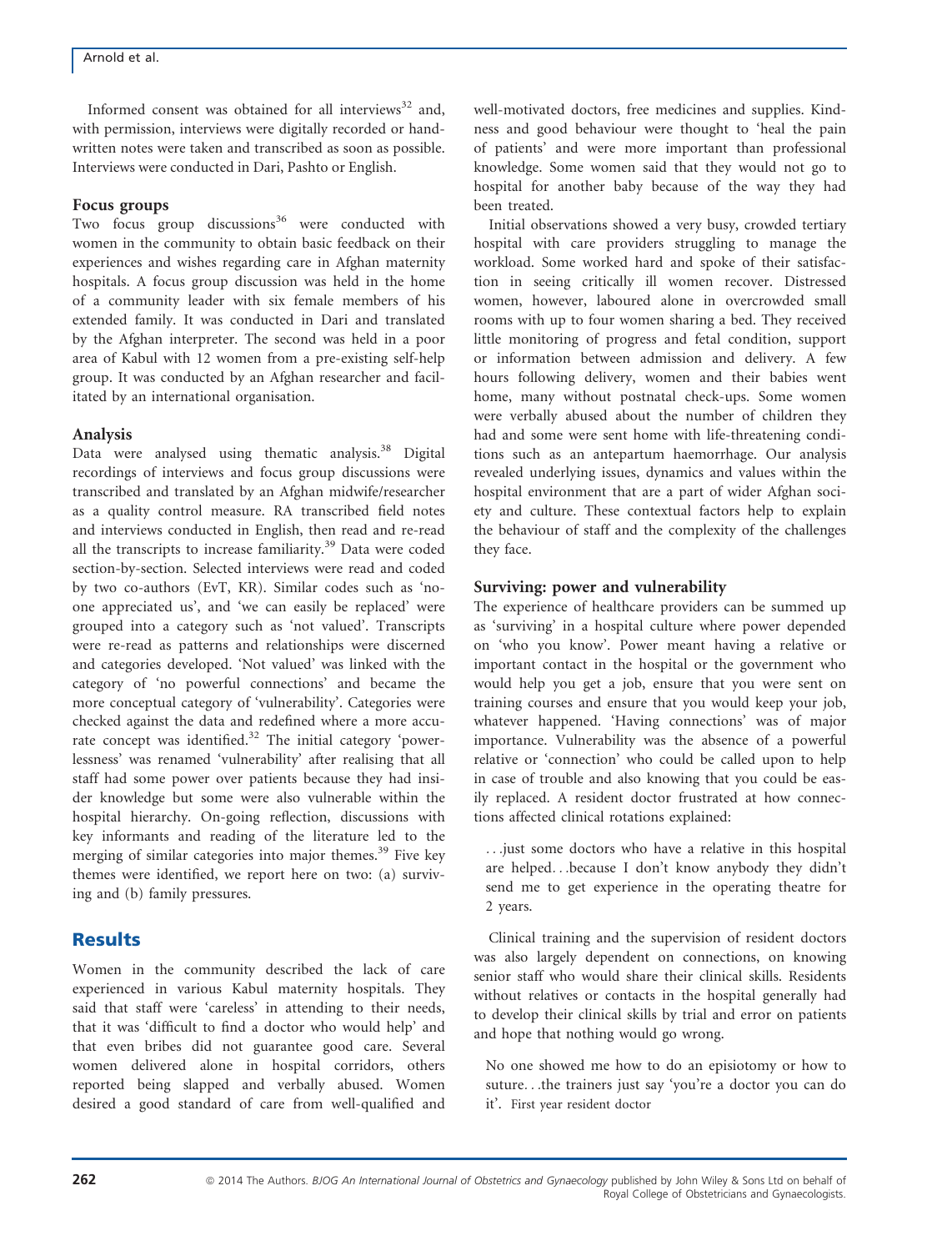One resident spoke of three major errors she had made when left alone during her first night duty. According to resident doctors, while some trainers gave support and training, the majority were reluctant to pass on their skills. When called to an emergency, most trainers performed procedures such as cervical suturing themselves rather than teach others. Resident doctors experienced high levels of stress as they worried about making clinical mistakes and consequently being 'brought before the judge'. Many were angry, frightened, tired and talked of 'counting the hours' until they completed their residency and left the hospital. They felt let down by a system that had promised a comprehensive residency training programme but had, largely, left them on their own to develop clinical skills. A doctor at the MoPH confirmed that some doctors graduate from the 4-year residency programme without being able to do a caesarean section alone, if they were not connected to a senior person.

A senior hospital doctor explained the difficulties of enforcing standards of care and behaviour within the hospital if staff had relatives in government. This doctor had dismissed a care assistant because of her 'bad behaviour' with patients. A few weeks later the care assistant came with a letter from the MoPH ordering her reinstatement.

Relationship is very very important, relationship is over the law...who they are is everything, which family they are from, relationship is everything. Senior doctor

Healthcare providers spoke of the need for a fair system where opportunity, support and training did not depend on connections, but, as in wider Afghan society, having connections made all the difference within the hospital.<sup>40,41</sup> An MoPH interviewee explained that giving more authority to hospital management was also open to abuse and no guarantee of fairness.

### Surviving: a culture of fear and blaming

There was fear in this hospital, fear of: (a) being humiliated in public; (b) losing one's job and the consequences for one's family; and (c) being blamed for a professional error. Many staff mentioned their desire to be appreciated, to receive appreciation letters rather than warning letters. It was a punitive system, however, devoid of encouragement or praise.

...after our night duties, the next morning we are insulted by management. Why didn't you do this, or do that, they yell at us. They make trouble for us, but nobody hears our voice. At night we go without sleep but in the morning they don't encourage us—they discourage us. Midwife

Surviving meant blame someone else before you are blamed. A mother whose baby nearly asphyxiated was blamed, the family of a woman who died were blamed for not bringing her sooner, staff blamed each other, or reportedly patient records were changed or went missing—anything to avoid being blamed. In one area of the hospital midwives were blamed for a woman's death because a doctor had not seen her—as a consequence, they refused to work on their own initiative. With no professional liability insurance in Afghanistan there is a great fear of litigation and of having to pay large fines or bribes to avoid prison.

Last year there was a big case and two doctors were involved. (I think a patient had died.) It was only because they had relatives or contacts that they were able to get off—but now everyone is very anxious about it. Resident doctor

### Surviving: the workload

High patient numbers and long hours were mentioned by most interviewees. This hospital has up to 100 deliveries in 24 hours with a high proportion of complicated cases, as it is one of the national referral hospitals.

Every night we have 14, 16, 18 caesarean sections. They come from outside, from far away, rupture, ectopic rupture, total placenta praevia, active bleeding, concealed abruption, two or three previous caesareans, breech presentation, fetal distress, abruption. Sometimes it's so difficult. Resident doctor

Staff numbers appeared adequate overall but the lack of a shift system meant that the hospital was crowded with staff in the mornings, and for the rest of the day and night the work was conducted by small groups of doctors, midwives and care assistants. They work from 8 am until after morning report the following day, spend the rest of the day at home taking care of their household responsibilities, but are back on duty the next morning. Field notes highlighted on several occasions that staff were visibly tired.

Midwives, doctors and care assistants are so tired they are nearly unconscious! Senior midwife

Care assistants endured long hours, frequent night duties and thankless toil but did not complain for fear of losing their job. Many staff spoke of the need for a shift system to share the workload more efficiently and give them more time at home for their family duties. There were, however, constraints to the introduction of shifts including the cost of additional transport for staff in the evenings, the compliance of senior medical staff, who would sometimes have to be on duty instead of at their private clinics and, importantly, the agreement of the MoPH.

### Family pressures: decisions, obligations and expectations

The family is the most important institution in Afghan society.<sup>42</sup> Afghanistan is a collectivist society where most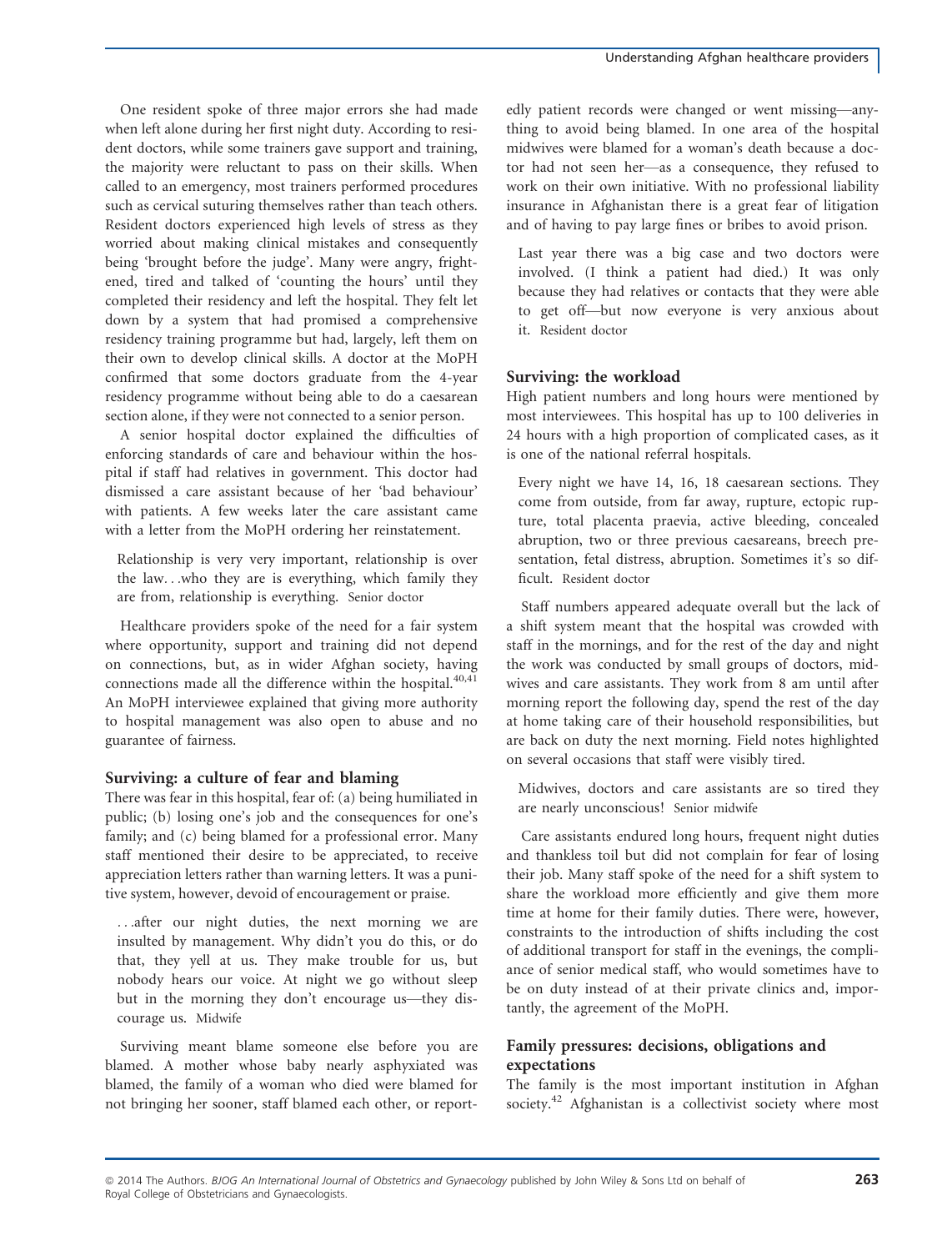decisions are made by the family for the benefit of the family as a whole.40,43 This has a direct impact on healthcare providers. For most, their career would have been a family decision often made for economic or status reasons. One obstetrician explained that some families force their children into medicine because of the status of doctors in Afghanistan.

So most students and even more families want to be the best, to get into medicine and be proud of it. Even some students who don't like this subject are forced by their families to select medicine as their career. Recently qualified obstetrician

Healthcare providers were obliged to care for family members who came into the hospital or important people connected to their family regardless of whether they were looking after other women. Doctors and midwives were often seen caring for a relative even though they were off duty and on occasions obviously unwell themselves. Some were the only wage earners in an extended family. Most care assistants were widows with children, who, after losing their husbands during the war, were forced for the first time to find work outside the home.

If I didn't have obligations do you think I would work in this place? Care assistant/widow

Families expect members to be successful, to keep their jobs regardless of working conditions and maintain the family honour. Failure in studies or occupation would shame the whole family and could lead to punishment. Staff were also expected to fulfil their responsibilities at home—as mother, wife, daughter-in-law and entertainer of guests. In a society without a social security system the only security, or insurance policy, is the family, $40,42$  even for those who suffer violence or a lack of respect at home. $44,45$  As highlighted in a background interview:

Generally men in Afghanistan don't value women at all. This affects how the midwife behaves with others because she doesn't receive respect in her own family, especially from her husband. There is also too much pressure from the family, as well as too much work during the day. It really affects their behaviour. Senior doctor

In summary, the culture of care in this hospital meant childbearing women were at risk through inadequate clinical training and supervision of resident doctors. Doctors without powerful connections were vulnerable and anxious about making clinical mistakes and being taken to court. Healthcare providers, devoid of encouragement, were exhausted from working long hours with high patient numbers and a large proportion of complicated cases. Women experienced minimal professional attention unless

they had relatives working in the hospital or had a high social status. Poor, illiterate, pregnant women were low priority and particularly at risk of poor care as they had little to contribute to the economic and social survival of staff. Our data indicated that many of these findings are not unique to this hospital but are widespread within Afghanistan.

# **Discussion**

### Main findings

This study found that the ability and motivation of Afghan staff to provide quality care is influenced by multiple factors, both within and outside the hospital. Staff were under physical and mental pressure from long hours and unrelenting workloads in the hospital and at home. Some doctors graduated as specialists unable to perform key lifesaving procedures as a result of nepotism and cronyism. The acquisition of skills, workshop attendance and employment were more dependent on connections than need, motivation, or ability. Well-connected staff were 'above the law' and hospital authorities were powerless to enforce standards. Staff without powerful connections feared humiliation in a precarious, hostile environment. Neglect and sub-optimal care were unlikely to be deliberate but were the result of conflicting priorities, the workload, poor clinical skills and the struggle for survival. Community focus group discussions pointed to poor experiences in facility-based childbirth and the potential impact on the future uptake of services by women.

### Strengths and limitations

This is the first study of its kind into Afghan maternity care providers, highlighting their priorities and social realities. The combination of interviews and observation helped to provide a deeper in-sight into the culture of care in this Kabul hospital.

Those willing to talk to the researcher were possibly the more vulnerable staff, which could have skewed our findings, but background interviews suggest that this was not the case.

A limitation is that this study was conducted with the assistance of a translator. While every effort was made to reduce the negative impact of translation and ensure quality, some of the depth, richness and cultural nuances were bound to have been lost. Some questions were simplified and some sensitive questions were not asked to avoid misunderstanding.

Holding interviews in hospital was not ideal as some interviews were disturbed by the demands of the hospital. It was not possible to conduct interviews at a different location or time, due to the busy lives and family restrictions on the movements of many participants.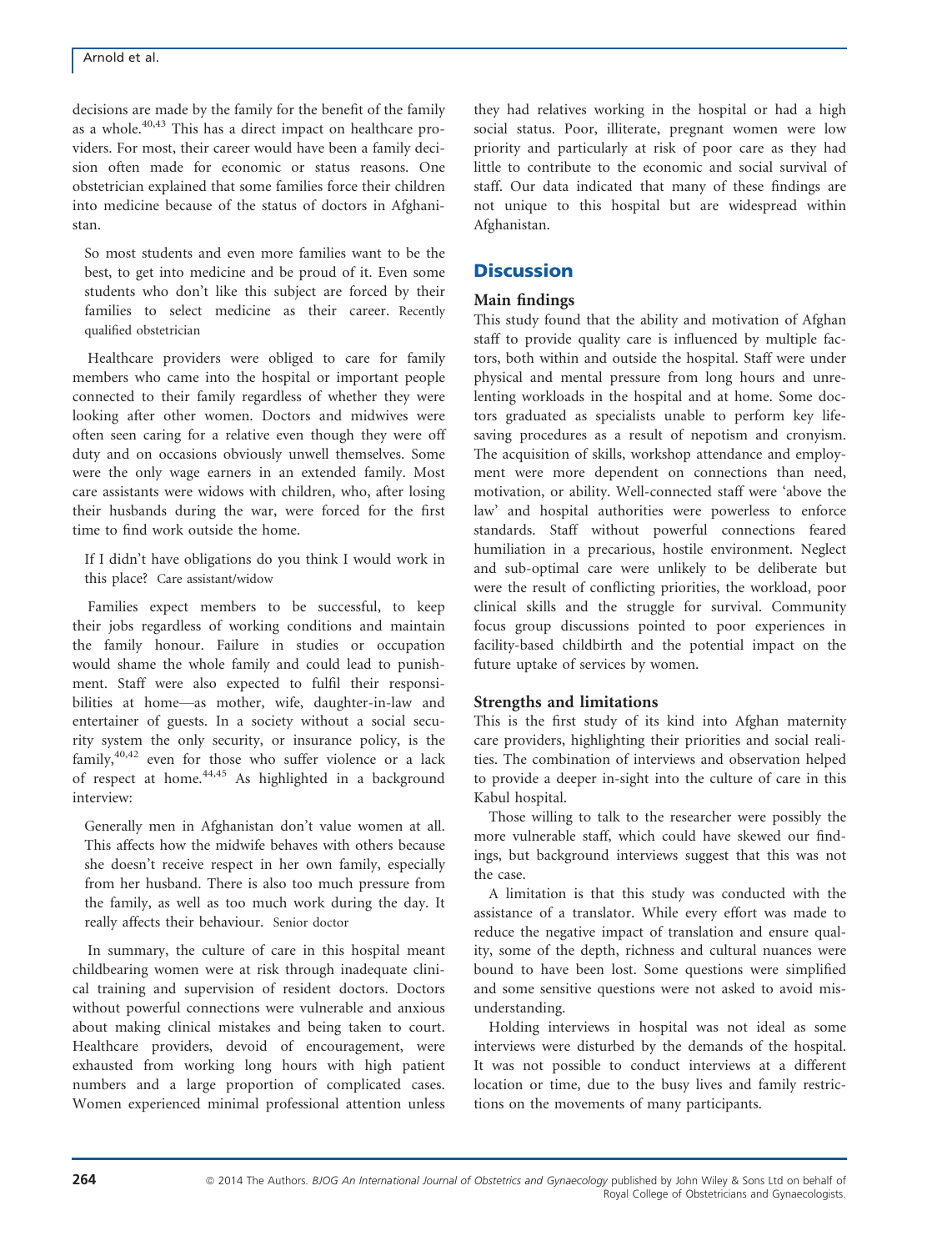### Interpretation

One reason why many intercultural solutions do not work, Hofstede et al.<sup>46</sup> claim, is that differences in how people think are ignored. At the core of a culture are its learnt values, which cannot be easily changed and are revealed by actions and behaviour.<sup>46</sup> The results of this study concur with previous ethnographies in hospital culture<sup>47,48</sup> and the ideas of van der Geest and Finkler  $(p.1995)^{49}$  that the hospital is a domain where core values and beliefs of a culture are revealed. Andersen<sup>48</sup> linked the differential treatment of patients by staff within a Ghanaian hospital to social status and the importance of the right connections within society. As Zaman<sup>47</sup> showed in Bangladesh, the hospital is often a microcosm of the larger society. Hospitals the world over are 'deceptively familiar'  $(p.1995)^{49}$  but the familiarity belies the 'underlying social and cultural processes that are being played out in hospital settings'  $(p.1996)$ .<sup>49</sup> Many elements within this Kabul hospital resonated with wider Afghan culture and society: the centrality of the family, the importance of connections and of a good reputation, $50$  and the power of nepotism and cronyism. $41$  In particular, doctors, midwives and care assistants were working according to the core values of Afghan society rather than to standardised global biomedical strategies and regulations.

### Implications

Many factors affected the ability and motivation of staff to provide quality care and offer possible explanations to findings from previous studies on deficits in the quality of emergency and newborn care (EmONC) services.<sup>24-26,51</sup> Although based in one hospital, background interviews and RA's experience suggest that these factors are present in most Afghan health facilities. In rural settings there can be more accountability to the local community; however, in remote provinces there is less oversight and control by the MoPH.

The major implication for policy makers and health professionals in Afghanistan is that it is easy to make incorrect assumptions about why people work in health care, what is important to them and what will help them do a better job, therefore, asking them is vital. Many issues from the study are rooted in wider Afghan society and cannot be easily changed; however, understanding the impact of culture on health workers presents a starting point for discussing the challenges and for more effective programme design.<sup>52</sup> As public recognition of good work was very important to staff, this would be a relatively easy change to make; it would show individuals that they were appreciated and bring honour to their families. A shift system would use staff better, give additional time for family duties and reduce tiredness. More research is needed to clarify the factors that currently prevent a shift system being implemented. Improving equity in clinical training requires an in-depth investigation that includes all stakeholders. Cultural insights are vital to provide innovative local solutions as generic solutions alone are unlikely to solve the issues.

The importance of 'good behaviour' over professional knowledge and skills for Afghan women in the community confirms previous findings.<sup>53</sup> However, treating perinatal women with respect is difficult for health providers who do not experience respect themselves. Fundamental changes to the punitive hospital culture are therefore necessary to enable staff to think further than their own survival.

The international community brings a wealth of technical expertise, resources and passion to improve global women's health post-2015. It is the healthcare providers, however, who understand the reasons why women might not be receiving quality care in their particular workplace and what would help them provide a better service. Of course, the voices of women must be part of the post-2015 agenda;<sup>54,55</sup> however, to improve women's health post-2015 it is vital to listen to healthcare providers and examine the impact of cultural values and social pressures on their motivation, behaviour, ability to care, and consequently on the quality of care.

# Conclusion

This study has shown that training courses, evidence-based protocols and increasing staff numbers are not the whole answer to addressing deficits in the quality of care, clinical skills and decision-making. It is imperative to understand the context of care and the complex challenges that even highly motivated healthcare providers face in their work environment and lives. Generic solutions are no answer to many of these issues. No amount of international funding and strategies are likely to bring sustainable change to the quality of care for women globally unless programmes are adapted and embedded within the local context. This needs to include understanding the healthcare providers and the cultural and social determinants of their motivation and behaviour.

### Disclosure of interests

The authors have no conflicts of interest to declare.

### Contribution to authorship

RA, KR and IH designed the study; RA wrote the first draft; RA, EvT, KR and IH commented on various drafts and agreed the final manuscript.

### Details of ethics approval

Ethics approval was obtained from the Afghan Ministry of Public Health Institutional Review Board 20/09/2010 No.112868 20/11/2011 No. 984111, and Bournemouth University Research Governance Review Group 28/10/2010.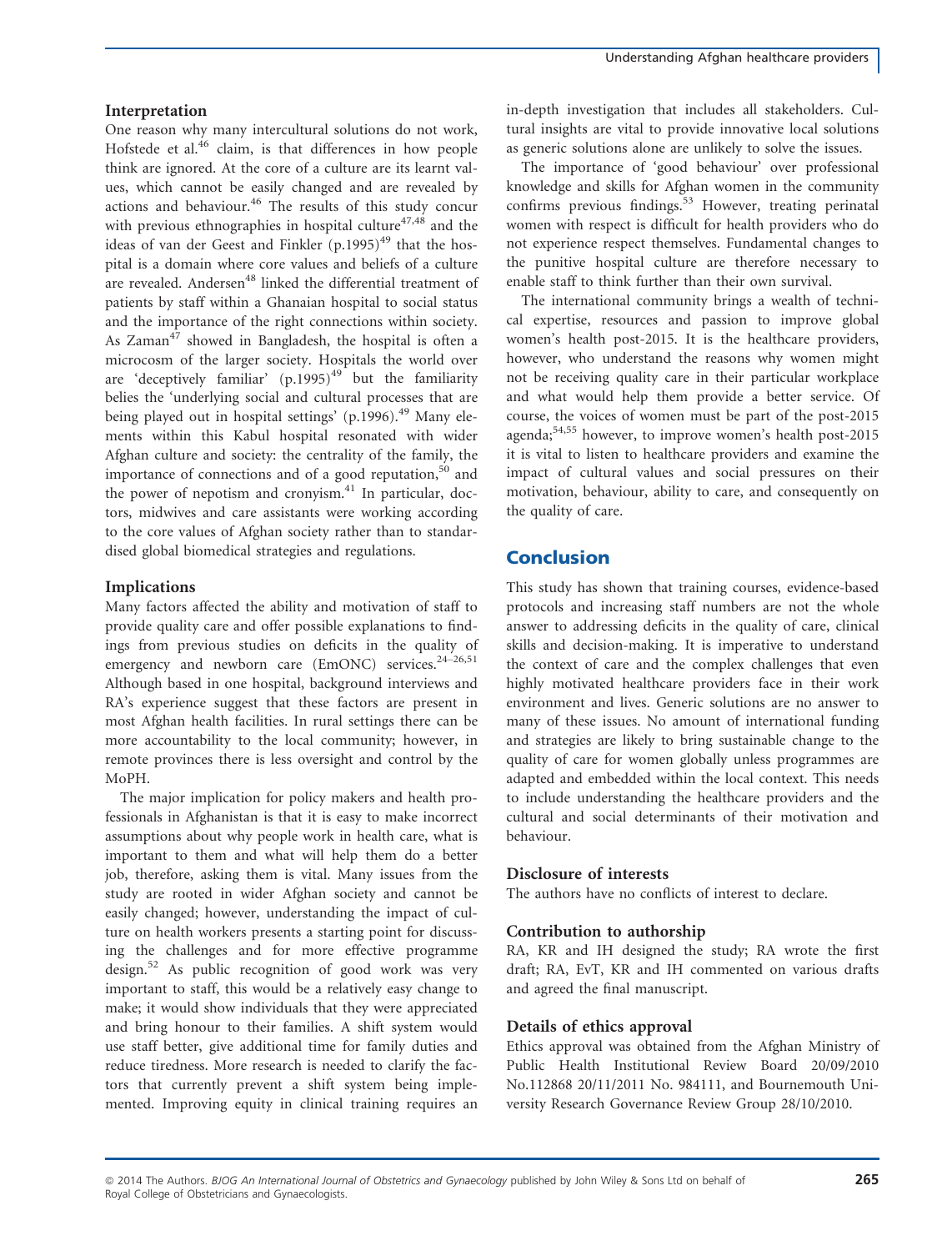### Funding

Bournemouth University Post Graduate Researcher Development Fund funded one data collection field trip.

# Acknowledgements

A particular thank you to the women of Afghanistan, doctors, midwives, care assistants and mothers, for sharing their stories, frustrations, hopes and fears. Further thanks to Bournemouth University, the Afghan Ministry of Public Health and our advisors, colleagues, interpreters and the reviewers of  $BJOG.$ 

# **References**

- 1 Bartlett LA, Mawji S, Whitehead S, Crouse C, Dalil S, Ionete D, et al. Where giving birth is a forecast of death: maternal mortality in four districts of Afghanistan, 1999–2002. Lancet 2005;365:864– 70.
- 2 Hogan MC, Foreman KJ, Naghavi M, Ahn SY, Wang M, Makela SM, et al. Maternal mortality for 181 countries, 1980–2008: a systematic analysis of progress towards Millennium Development Goal 5. Lancet 2010;375:1609–23.
- 3 Afghan Public Health Institute, Ministry of Public Health (APHI/ MoPH) [Afghanistan], ICF Macro [India], Central Statistics Organization [Afghanistan], Indian Institute of Health Management Research Jaipur [India], World Health Organization. Regional Office for the Eastern Mediterranean [Egypt]. Afghanistan Mortality Survey 2010. Kabul: APHI/MoPH, CSO, ICF Macro, IIHMR and WHO/EMRO, 2011.
- 4 Islamic Republic of Afghanistan Ministry of Public Health. National Health Policy 2005–2009 and National Health Strategy 2005–2006. Kabul: Ministry of Public Health, 2005.
- 5 Islamic Republic of Afghanistan Ministry of Public Health. National Reproductive Health Policy 2012–2016. Kabul: Ministry of Public Health, 2012.
- 6 Save the Children. Saving the Lives of Mothers and Newborns in Afghanistan. Westport, CT: Save the Children, 2008.
- 7 Ministry of Public Health Afghanistan. Action plans launched to improve reproductive, maternal, neonatal and child health. [[http://](http://www.moph.gov.af/en/news/action-plans-launched-to-improve-reproductive-maternal-neonatal-child-health) [moph.gov.af/en/news/action-plans-launched-to-improve-reproductive](http://www.moph.gov.af/en/news/action-plans-launched-to-improve-reproductive-maternal-neonatal-child-health) [-maternal-neonatal-child-health\]](http://www.moph.gov.af/en/news/action-plans-launched-to-improve-reproductive-maternal-neonatal-child-health). Accessed 25 April 2014.
- 8 Jhpiego. Jhpiego in Afghanistan. [\[www.jhpiego.org/files/Afghanistan](http://www.jhpiego.org/files/AfghanistanCountry) [Country Profile.pdf\]](http://www.jhpiego.org/files/AfghanistanCountry). Accessed 25 April 2014.
- 9 United States Agency for International Development. Afghanistan, health. 2014 [[www.usaid.gov/afghanistan/health](http://www.usaid.gov/afghanistan/health)]. Accessed 25 April 2014.
- 10 Ministry of Health Transitional Islamic Government of Afghanistan, Management Sciences for Health (MSH), Health and Development Services (HANDS). Afghanistan National Health Resources Assessment 2002. Kabul: Ministry of Health, 2003.
- 11 United Nations, Department of Economic and Social Affairs, Population Division. World population prospects: the 2012 revision, DVD Edition.2013 [\[http://esa.un.org/unpd/wpp/Excel-Data/population.](http://www.esa.un.org/unpd/wpp/Excel-Data/population.htm) [htm](http://www.esa.un.org/unpd/wpp/Excel-Data/population.htm)]. Accessed 23 August 2014
- 12 Currie S, Azfar P, Fowler RC. A bold new beginning for midwifery in Afghanistan. Midwifery 2007;23:226–34.
- 13 Smith JM, Currie S, Azfar P, Rahmanzai AJ. Establishment of an accreditation system for midwifery education in Afghanistan: maintaining quality during national expansion. Public Health 2008;122:558–67.
- 14 Turkmani S, Currie S, Mungia J, Assefi N, Rahmanzai AJ, Azfar P, et al. 'Midwives are the backbone of our health system': lessons from Afghanistan to guide expansion of midwifery in challenging settings. Midwifery 2013;29:1166–72.
- 15 United Nations Population Fund. The State of the World's Midwiferv 2014. A Universal Pathway. A Woman's Right to Health. New York: UNFPA, 2014.
- 16 Koblinsky M, Matthews Z, Hussein J, Mavalankar D, Mridha M, Anwar I, et al. Going to scale with professional skilled care. Lancet 2006;368:1377–86.
- 17 Miller S, Cordero M, Coleman AL, Figueroa J, Brito-Anderson S, Dabagh R, et al. Quality of care in institutionalized deliveries: the paradox of the Dominican Republic. Int J Gynaecol Obstet 2003;82:89–103.
- 18 Bowser D, Hill K. Exploring Evidence for Disrespect and Abuse in Facility-based Childbirth: Report of a Landscape Analysis. USAID-TRAction Project. Harvard, MA: Harvard School of Public Health, University Research Co., LLC, 2010.
- 19 Human Rights Watch. "Stop Making Excuses" Accountability for Maternal Health Care in South Africa. New York: Human Rights Watch, 2011.
- 20 Amnesty International. Deadly Delivery: The Maternal Health Care Crisis in the USA. London: Amnesty International, 2010.
- 21 Weeks A, Lavender T, Nazziwa E, Mirembe F. Personal accounts of 'near-miss' maternal mortalities in Kampala, Uganda. BJOG 2005;112:1302–7.
- 22 Ronsmans C, Graham WJ. Maternal mortality: who, when, where, and why. Lancet 2006;368:1189–200.
- 23 Freedman LP, Graham WJ, Brazier E, Smith JM, Ensor T, Fauveau V, et al. Practical lessons from global safe motherhood initiatives: time for a new focus on implementation. Lancet 2007;370:1383– 91.
- 24 Kim YM, Zainullah P, Mungia J, Tappis H, Bartlett L, Zaka N. Availability and quality of emergency obstetric and neonatal services in Afghanistan. Int J Gynaecol Obstet 2012;116:192–6.
- 25 Guidotti R, Kandasamy T, Betrán AP, Merialdi M, Hakimi F, van Look P, et al. Monitoring perinatal outcomes in hospitals in Kabul, Afghanistan: the first step of a quality assurance process. J Matern Fetal Neonatal Med 2009;22:285–92.
- 26 Kim YM, Tappis H, Zainullah P, Ansari N, Evans C, Bartlett L, et al. Quality of caesarean delivery services and documentation in first-line referral facilities in Afghanistan: a chart review. BMC Pregnancy Childbirth 2012;12:14.
- 27 Akbar S. Maternal health and the midwife training programme in Afghanistan: perceptions, deceptions and the politics of birth. MPhil Thesis, Oxford University, UK, 2011.
- 28 Health Services Support Project, USAID. Program evaluation of the pre-service midwifery education program in Afghanistan: final phase one report. New York: United Nations Population Fund, 2009.
- 29 Pitchforth E, van Teijlingen E. International public health research involving interpreters: a case study from Bangladesh. BMC Public Health 2005;5:71.
- 30 Kirkpatrick P, van Teijlingen E. Lost in translation: reflecting on a model to reduce translation and interpretation bias. Open Nurs J 2009;3:25–32.
- 31 Temple B, Young A. Qualitative research and translation dilemmas. Qual Res 2004;4:161–78.
- 32 Holloway I, Wheeler S. Qualitative Research in Nursing and Healthcare, 3rd edn. Oxford: Wiley-Blackwell, 2010.
- 33 Brewer JD. Ethnography. Understanding Social Research. Buckingham: Open University Press, 2000.
- 34 Gold RL. Roles in sociological field observations. Soc Forces 1958;36:217–23.